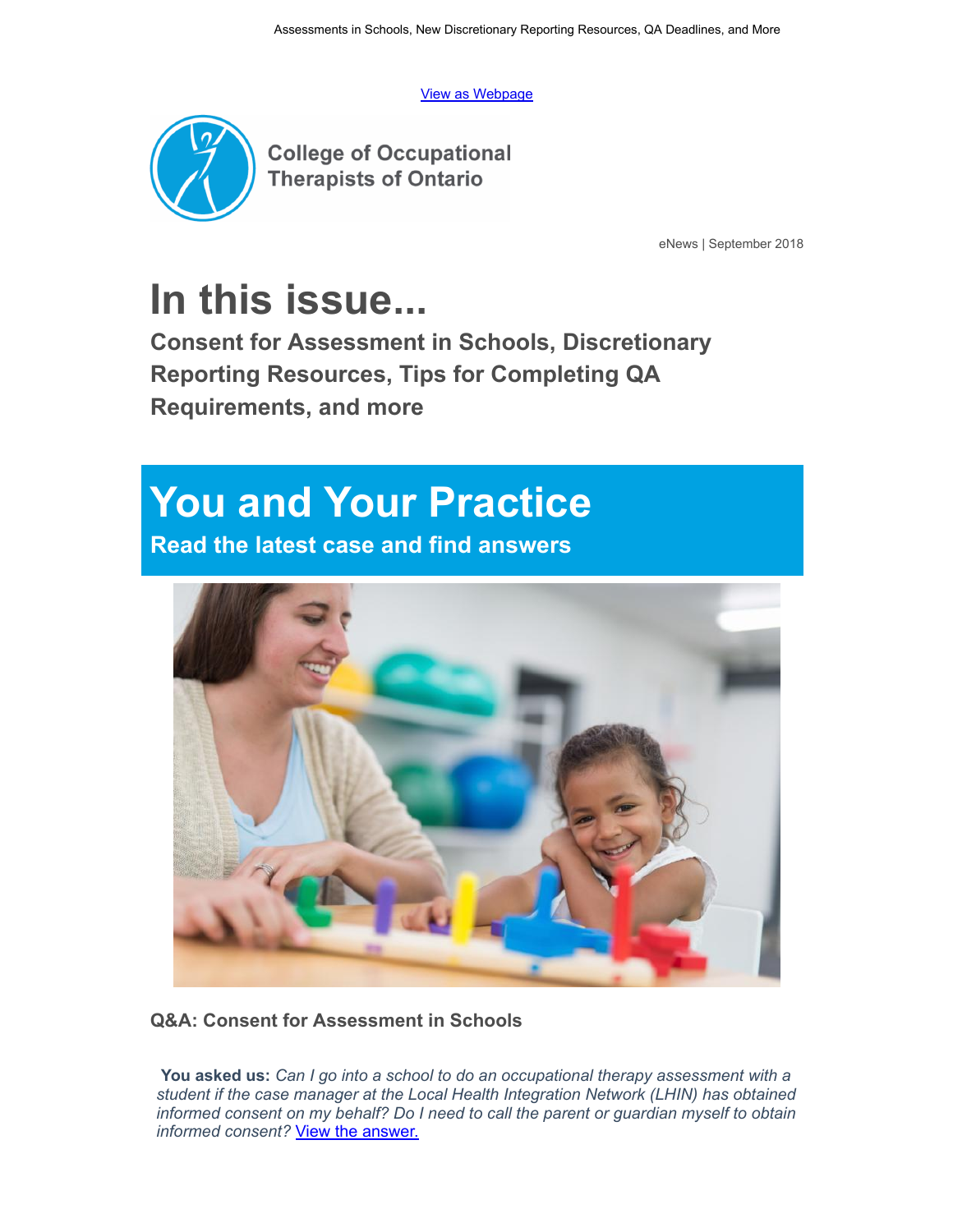#### **Case Scenario: Applying the Conscious Decision-Making Framework**

Austin — an occupational therapist (OT) performed an occupational therapy assessment for his client Veronika.

The insurance adjuster asked Austin to modify his report. See how Austin uses the Conscious [Decision-Making Framework to arrive at his final](https://www.coto.org/quality-practice/practice-support/case-study/september-2018-case-study) decision.



### **Discretionary Reporting Resources**



The College has received many questions about recent changes that give occupational therapists (OTs) in Ontario authority and responsibility to report a client's fitness to drive, and what this means for their practice.

[Answers to frequently asked questions are now available online. View the Q & A and other](https://www.coto.org/news/q-a-discretionary-reporting-for-fitness-to-drive) resources.



**2018 Quality Assurance (QA) Requirements are now available in MyQA**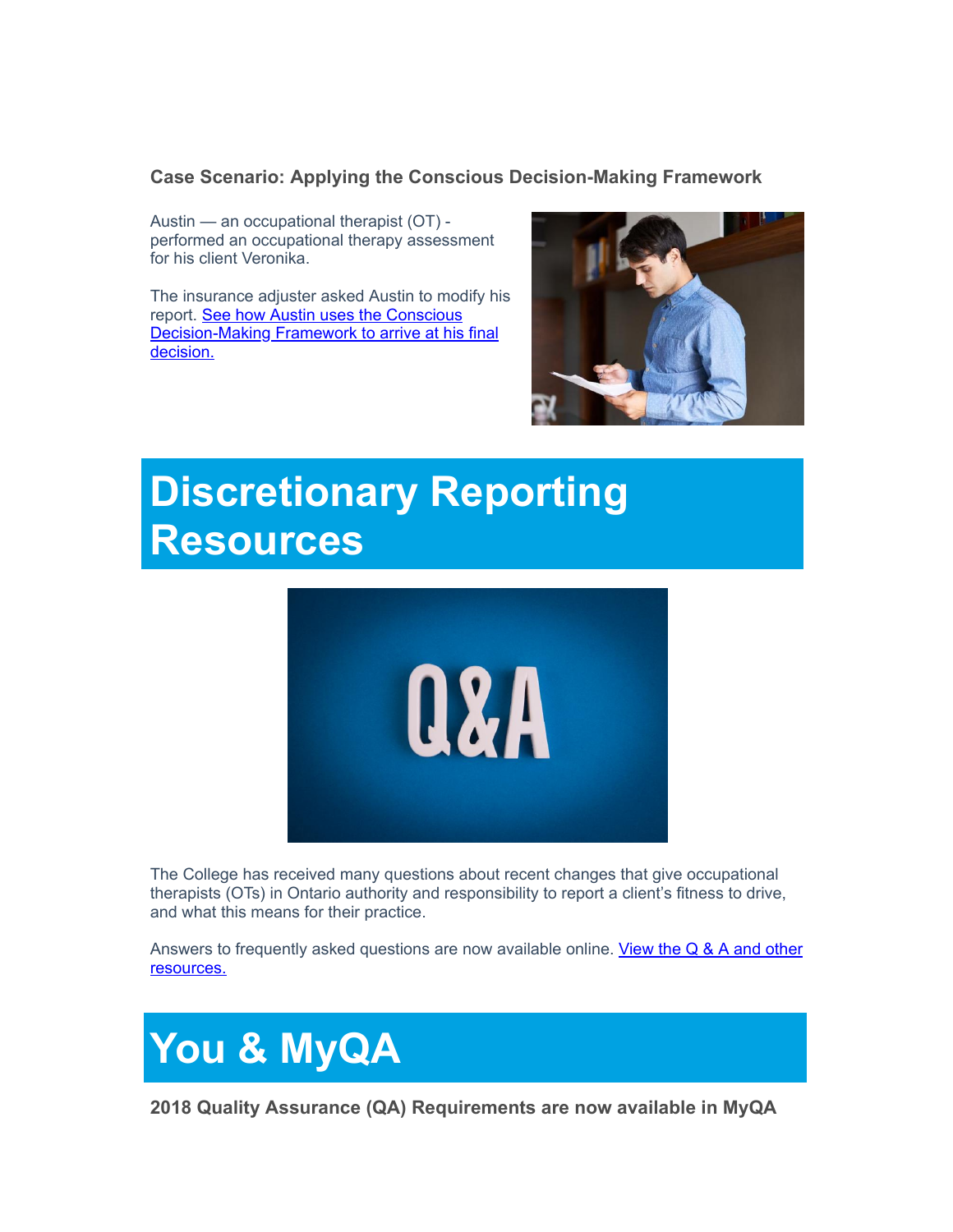

**Log in** to MyQA to access the new requirements and make sure to meet the due dates.

Your SA and PREP are due October 31. This year's PREP topic is Professional Boundaries and [the Prevention of Sexual Abuse.](https://www.coto.org/news/quality-assurance-tips-reminders-2018)

Questions about MyQA? View the latest tips and resources here.

### **Certificates and Obligations New certificates and your obligations as an OT**

#### **All OTs were mailed new registration certificates in August 2018.**

If you did not receive a certificate, your certificate was damaged or incorrect, please email [registration@coto.org](mailto:registration@coto.org) and we will send you a new one.

Important information about new certificates:

- The date is your most recent registration date with the College
- Certificates are printed with your legal name
- Annual registration seals will no longer be mailed
- The certificate is an acknowledgement of your registration with the College
- Clients and employers *(or potential employers during a job hunt)* should refer to the public register at **[Find an Occupational Therapist](http://bit.ly/FindanOT)**. The register provides the most current information regarding your registration status

#### **Reminder: Professional Obligations**

Every OT must meet their ongoing professional obligations, which range from updating contact information, to completing QA requirements, to renewing annually. As a member of [the College it is important that you are aware of the expectations and obligations, learn](https://www.coto.org/obligations) more.

To understand why you need to keep the College informed about certain changes in your life, [listen to the latest episode of our podcast](https://www.coto.org/standards-and-resources/podcasts/coto-on-topic-updating-your-information).



#### **Tell Us What You Think**

**"You & the College"** — a guide to maintaining your registration - was mailed with each new registration certificate. To view an online version of this resource, please [click here](https://www.coto.org/obligations).

> After reading "You & the College" do you have a better understanding of your requirements?